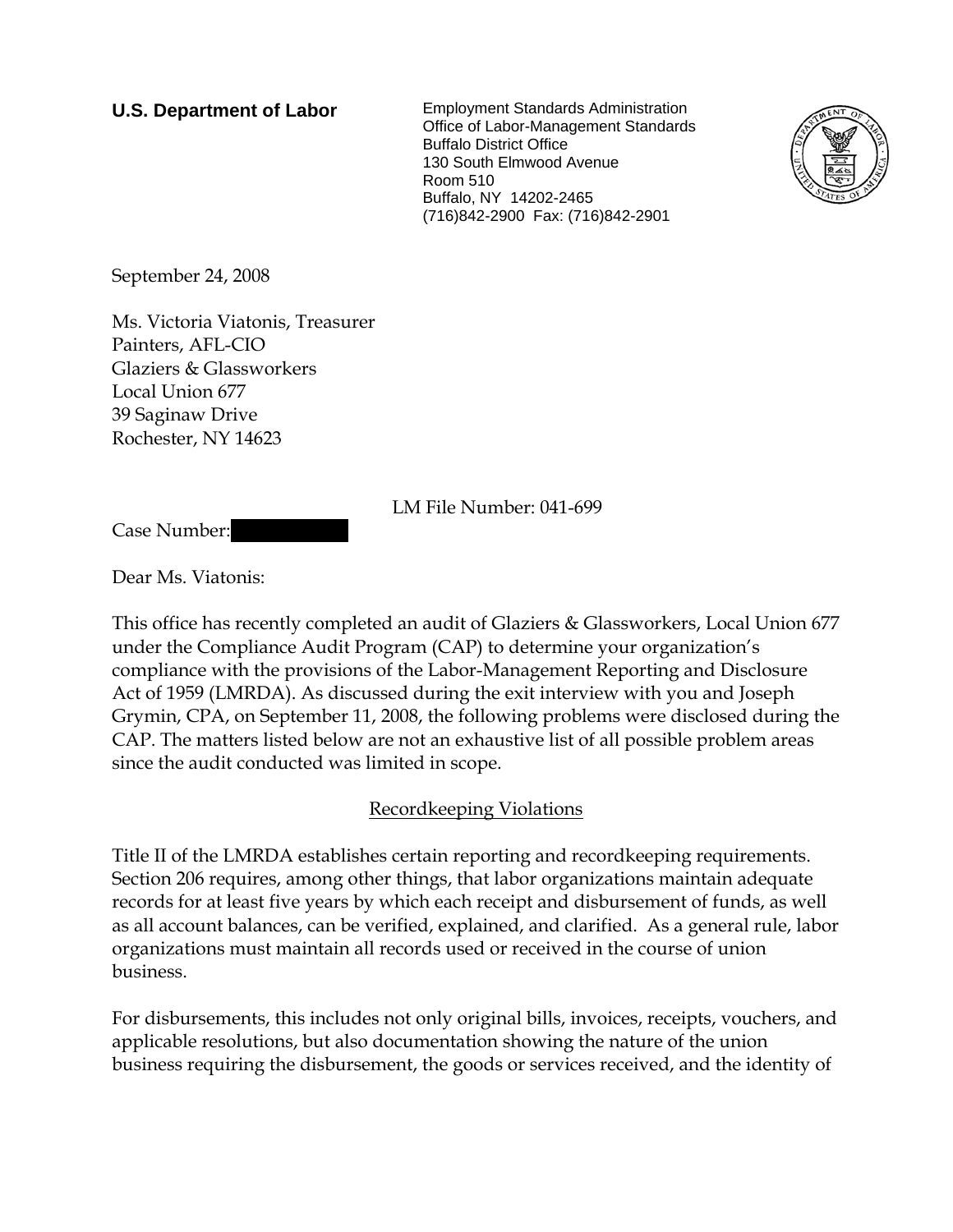the recipient(s) of the goods or services. In most instances, this documentation requirement can be satisfied with a sufficiently descriptive expense receipt or invoice. If an expense receipt is not sufficiently descriptive, a union officer or employee should write a note on it providing the additional information. For money it receives, the labor organization must keep at least one record showing the date, amount, purpose, and source of that money. The labor organization must also retain bank records for all accounts.

The audit of Glaziers & Glassworkers Local 677's records for fiscal year ending December 31, 2007 revealed the following recordkeeping violations:

1. General Disbursements

Local 677 did not retain adequate documentation for some disbursements totaling at least \$251. For example, there was no receipt for Amico's Pizza for \$150 and no invoice retained for flowers purchased through "TLF by Stella" totaling \$86.29.

Labor organizations must retain original receipts, bills, and vouchers for all disbursements. The president and treasurer (or corresponding principal officers) of your union, who are required to sign your union's LM report, are responsible for properly maintaining union records.

2. Meal Expenses

Local 677 did not require officers and employees to submit itemized receipts for meal expenses totaling at least \$214. The union must maintain itemized receipts provided by restaurants to officers and employees. These itemized receipts are necessary to determine if such disbursements are for union business purposes and to sufficiently fulfill the recordkeeping requirement of LMRDA Section 206.

Union records of meal expenses must include not only the itemized receipt but also written explanations of the union business conducted and the full names and titles of all persons who incurred the restaurant charges.

Based on your assurance that Local 677 will retain adequate documentation in the future, OLMS will take no further enforcement action at this time regarding the above violations.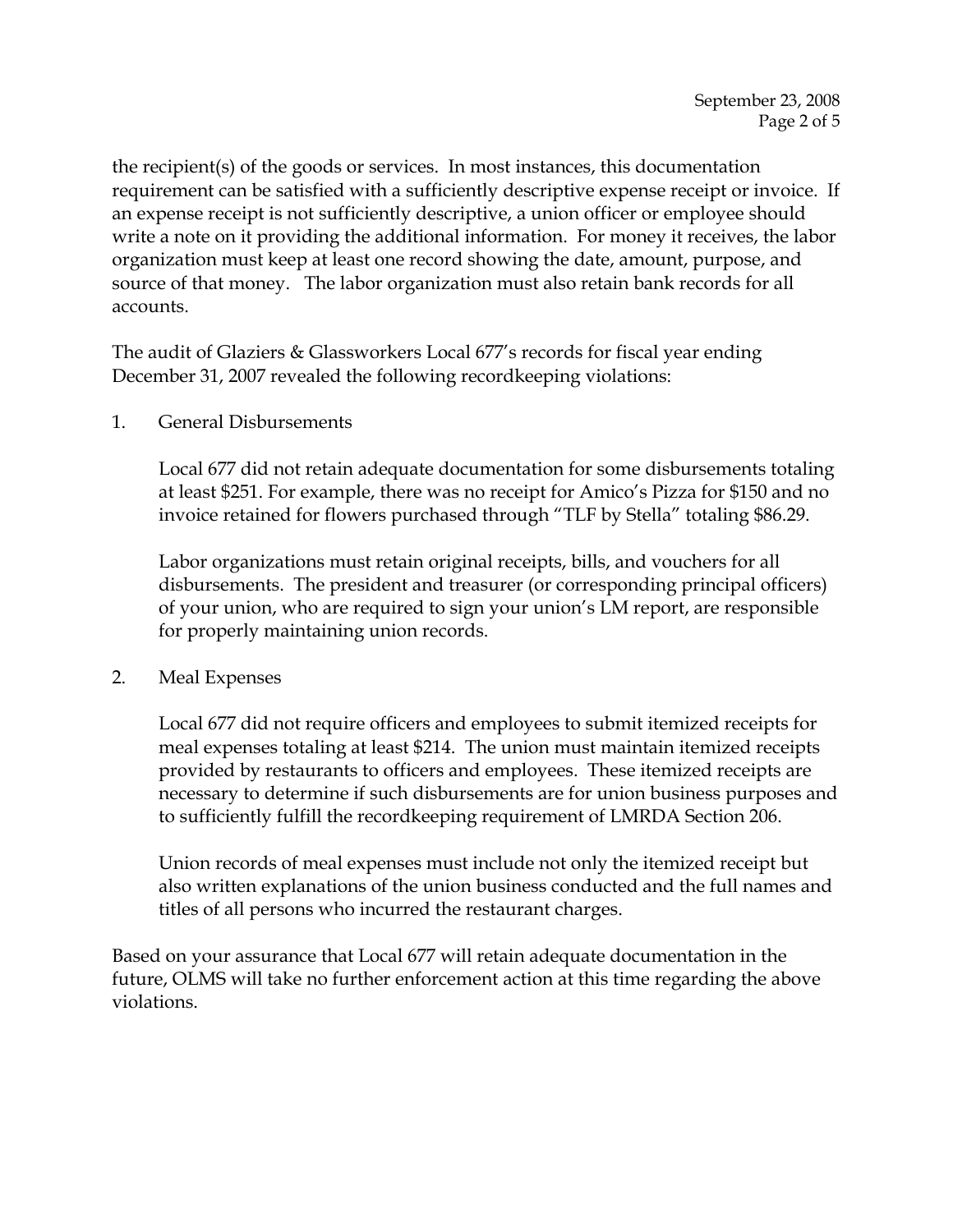# Reporting Violations

The audit disclosed a violation of LMRDA Section 201(b), which requires labor organizations to file annual financial reports accurately disclosing their financial condition and operations. The Labor Organization Annual Report (Form LM-3) filed by Glaziers & Glassworkers Local 677 for fiscal year ending December 31, 2007 was deficient in the following areas:

## 1. Disbursements to Officers

Local 677 did not report the total amounts of payments to officers or payments made to them on their behalf in Item 24 (All Officers and Disbursements to Officers). The union must report in Item 24 all persons who held office during the year, regardless of whether they received any payments from the union.

Local 677 did not include payments to officers totaling at least \$10,745. The union failed to report indirect wages to Treasurer Victoria Vaitonis in the amount of \$10,095 in Column D on Item 24. In addition, all per diem and meals were not listed next to the officer's name who incurred the disbursement.

The union must report most direct disbursements to Local 677 officers and some indirect disbursements made on behalf of its officers in Item 24. A "direct disbursement" to an officer is a payment made to an officer in the form of cash, property, goods, services, or other things of value. See the instructions for Item 24 for a discussion of certain direct disbursements to officers that do not have to be reported in Item 24. An "indirect disbursement" to an officer is a payment to another party (including a credit card company) for cash, property, goods, services, or other things of value received by or on behalf of an officer. However, indirect disbursements for temporary lodging (such as a union check issued to a hotel) or for transportation by a public carrier (such as an airline) for an officer traveling on union business should be reported in Item 48 (Office and Administrative Expense).

## 2. Failure to Report Receipts and Disbursements (Netting)

The union failed to report all cash receipts received during the period and alternately, all cash disbursements when money was actually paid out, on Statement B of the LM-3 report. Since all cash flowing in and out of the union must be reported, "netting" is not permitted. Netting is the offsetting of receipts against disbursements and reporting only the balance (net) as either a receipt or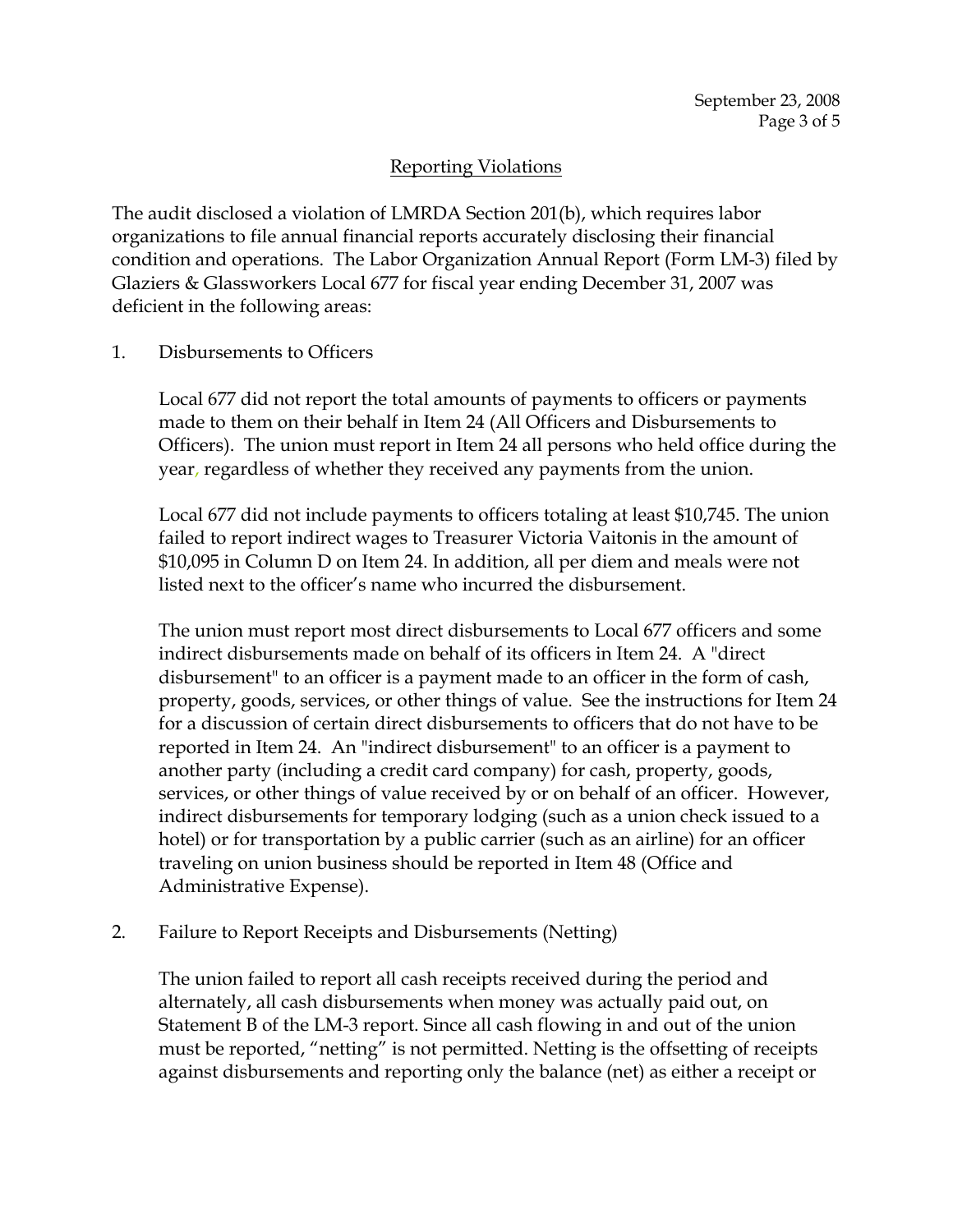disbursement. Therefore, any monies received or disbursed even on behalf of another entity must be reported as such on the LM-3 report.

The total receipts listed in Item 44 (Total Receipts) and the total disbursements reported in Item 55 (Total Disbursements) are reported incorrectly based on the monies received and disbursed on behalf of Painters District Council 4.

3. Cash Reconciliation

It appears that the cash figures reported in Item 25 are not the cash figures according to the union's books after reconciliation to the bank statements. The instructions for Item 25 state that the union should obtain account balances from its books as reconciled to the balances shown on bank statements.

4. Failure to Report Contributions, Gifts, & Grants

Local 667 failed to report any contributions disbursed during the reporting period in Item 51 (Contributions, Gifts, & Grants). The audit revealed that during the reporting period, the union made several donations and/or contributions totaling at least \$1,553 that should have been reported in Item 51.

5. Market Recovery Funds

The union erroneously reported disbursements made as part of job targeting in Item 48 (Office and Administrative Expense). The union disbursed \$47,322 in market recovery funds to several different contractors. These disbursements should be reported in Item 54 (Other Disbursements).

Local 677 must file an amended Form LM-3 for fiscal year ending December 31, 2007, to correct the deficient items discussed above. I advised you that the reporting forms and instructions are available on the OLMS website (www.olms.dol.gov). The amended Form LM-3 should be submitted to this office at the above address as soon as possible, but not later than October 24, 2008. Before filing, review the report thoroughly to be sure it is complete, accurate, and signed properly with original signatures.